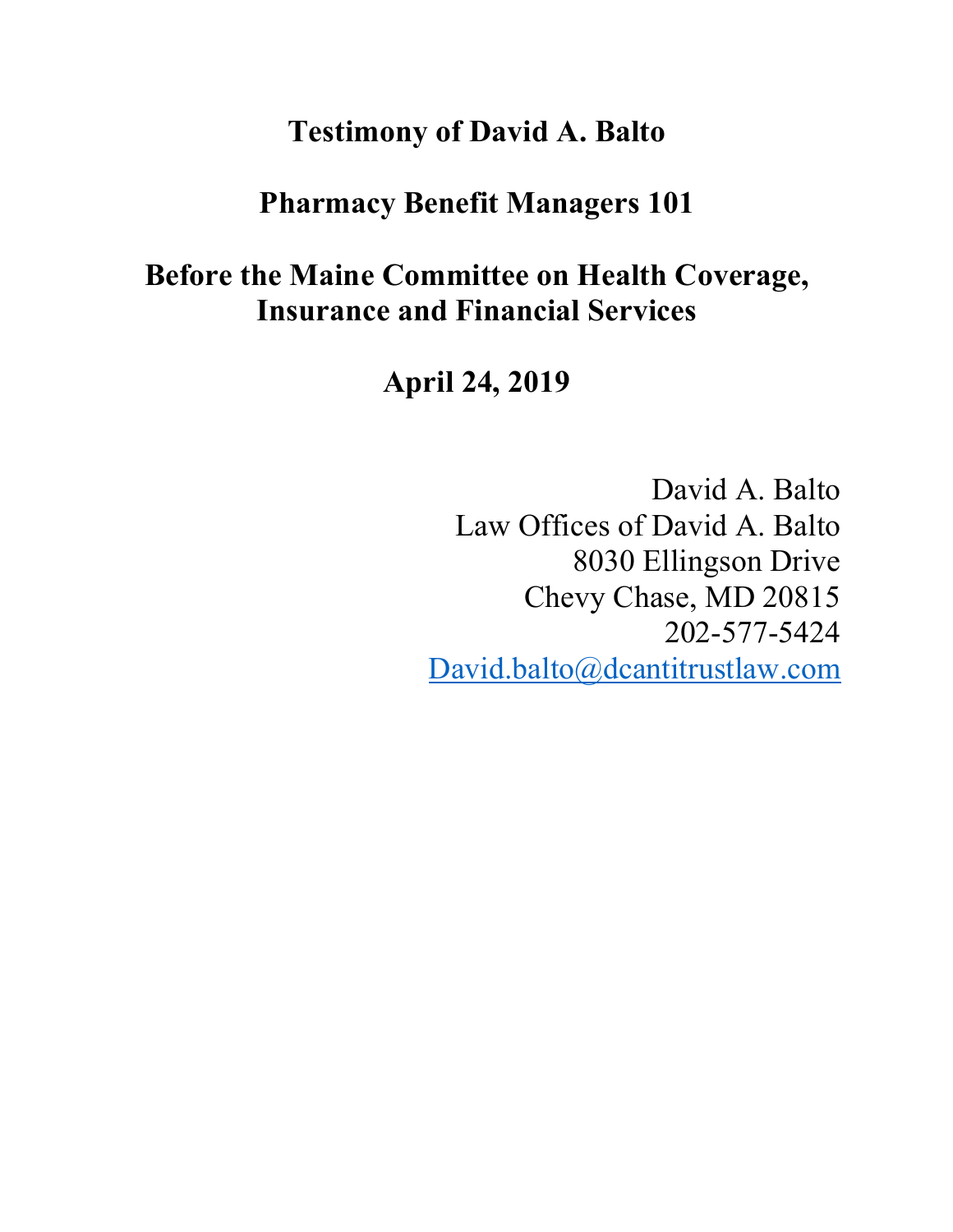Senator Sanborn, Representative Tepler, members of the Committee on Health Coverage, Insurance and Financial Services, thank you for giving me the opportunity to testify on the concerns and the need for regulation and accountability in the pharmacy benefit management ("PBM") market. My testimony documents the tremendous competitive and consumer protection problems in the PBM market and the need for stronger enforcement and legislation. LD 1504 is an important piece of consumer protection legislation that will help control and lower drug costs, ensure that drug rebates are used to lower healthcare and drug costs, and provide for greater enforcement than currently exists.

My testimony is based on my thirty plus years of experience as a private sector antitrust attorney and an antitrust enforcer for both the Department of Justice and the Federal Trade Commission ("FTC"). From 1995 to 2001, I served as the Policy Director for the FTC's Bureau of Competition and the attorney advisor to Chairman Robert Pitofsky. Currently, I am a public interest antitrust attorney in Washington, D.C. I have represented consumer groups, health plans, unions, employers, and even PBMs on PBM regulatory and competitive issues. I led the successful consumer opposition to the proposed mergers of Anthem and Cigna and Aetna and Humana, and have worked with consumer groups on numerous health care competition and consumer protection issues. I have authored dozens of articles about problems in the PBM market,<sup>1</sup> have testified before Congress and fourteen state legislatures on the need for PBM regulation, and served as an expert witness for the State of Maine on its PBM legislation.2 Recently we submitted comments on behalf of consumer groups to the Department of Health and Human Services in support of its proposed rule to eliminate safe harbor protection for most PBM rebates.

In my testimony I make the following points:

- PBMs are one of the least regulated sectors of the health care system. There is almost no federal regulation and only a modest level of state regulation.
- The PBM market lacks the essential elements for a competitive market: 1) transparency, 2) consumer choice, and 3) a lack of conflicts of interest.
- The lack of enforcement, regulation, and competition has created a situation where PBMs freely engage in anticompetitive, deceptive, and fraudulent behavior that harms consumers, employers, unions, and pharmacists. The Council of Economic Advisors and many other commentators have found that the PBM market is not competitive and the result is that drug costs are inflated and PBM profits are skyrocketing. As drug prices

 <sup>1</sup> PBM Watch: A Site Dedicated to Informing Consumers About Problems with Pharmacy Benefit Managers and Helping Identify Avenues to a More Transparent PBM Market, available at http://www.pbmwatch.com. Coalition to Protect Patient Choice, available at https://www.thecppc.com.

<sup>2</sup> *Pharma. Care Mgmt. Assoc. v. Rowe*, Case. No. 03-cv-153 (D. Me. 2005).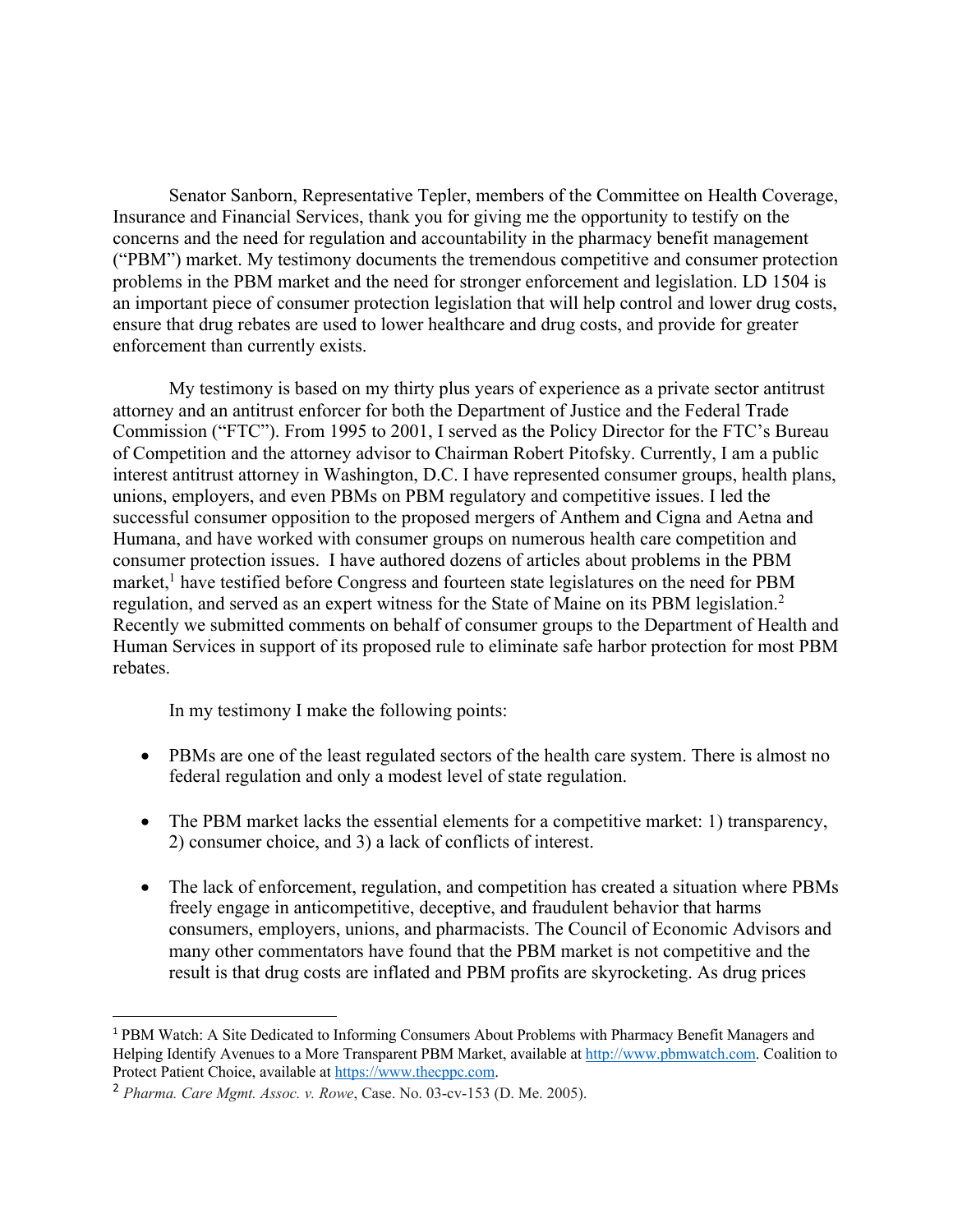rapidly increase, PBMs are not adequately fulfilling their function in controlling costs indeed PBM profits are increasing at the same time drug costs increase because they secure rebates from those cost increases. Plan sponsors cannot attack this problem because PBMs fail to provide adequate transparency.

• LD 1504 will help regulate PBMs and lower drug prices and health care costs. It will make markets work more effectively, ensure PBMs are well regulated, require that insurance companies receive the rebates that PBMs receive from drug manufacturers, and require the companies to use those savings to lower premiums for consumers.

**We welcome this hearing as an excellent starting point. But in order for the PBM market to function properly for Maine residents, we need strong oversight, regulation, and greater antitrust and consumer protection enforcement.** 

#### **Background**

Rapidly increasing drug costs threaten our ability to control healthcare costs and ensure everyone has access to affordable, quality care. Unreasonably high costs for prescription drugs also threaten patient access to medicines, as some may choose to stop or delay treatment because they cannot afford it. Ensuring that patients can afford life-saving and life-managing prescription drugs is critically important to public health, because it will increase usage of necessary medications that help patients live longer and healthier lives.

Early last year the Administration put forward a blueprint on ways to lower drug prices which contained an in-depth discussion of PBMs. The report identified how a lack of transparency and competition in the PBM market, and conflicts of interest, result in higher drug costs. It observed that, "Because health plans, pharmacy benefit managers (PBMs), and wholesalers receive higher rebates and fees when list prices increase, there is little incentive to control list prices. Consumers, however, pay higher copayments, coinsurance, or pre-deductible out-of-pocket costs when list prices rise."3

Why are choice, transparency, and a lack of conflicts of interest important? It should seem obvious. Consumers need alternatives to force competitors to vie for their loyalty by offering fair prices and better services. Meaningful transparency is necessary for consumers to evaluate products carefully, to make informed choices, and to secure the full range of services they desire. In both of these respects the PBM market is fragile at best. There is certainly a lack of choice especially for those plans that are dependent on the top tier big three PBMs – CVS Caremark, Express Scripts, and OptumRx – which control an approximately 85% share of the market. And PBM operations are very obscure and lack transparency making it difficult for plans, including government buyers, to determine whether they are getting the benefits they deserve.

<sup>&</sup>lt;sup>3</sup> American Patients First: The Trump Administration Blueprint to Lower Drug Prices and Reduce Out-of-Pocket Costs, U.S. Department of Health and Human Services ("HHS"), May 14, 2018, pg. 17. Available at https://uspirg.org/sites/pirg/files/resources/Consumer%20group%20comments%20on%20HHS%20Blueprint%20-- %207-16-18%20--%20FINAL.pdf.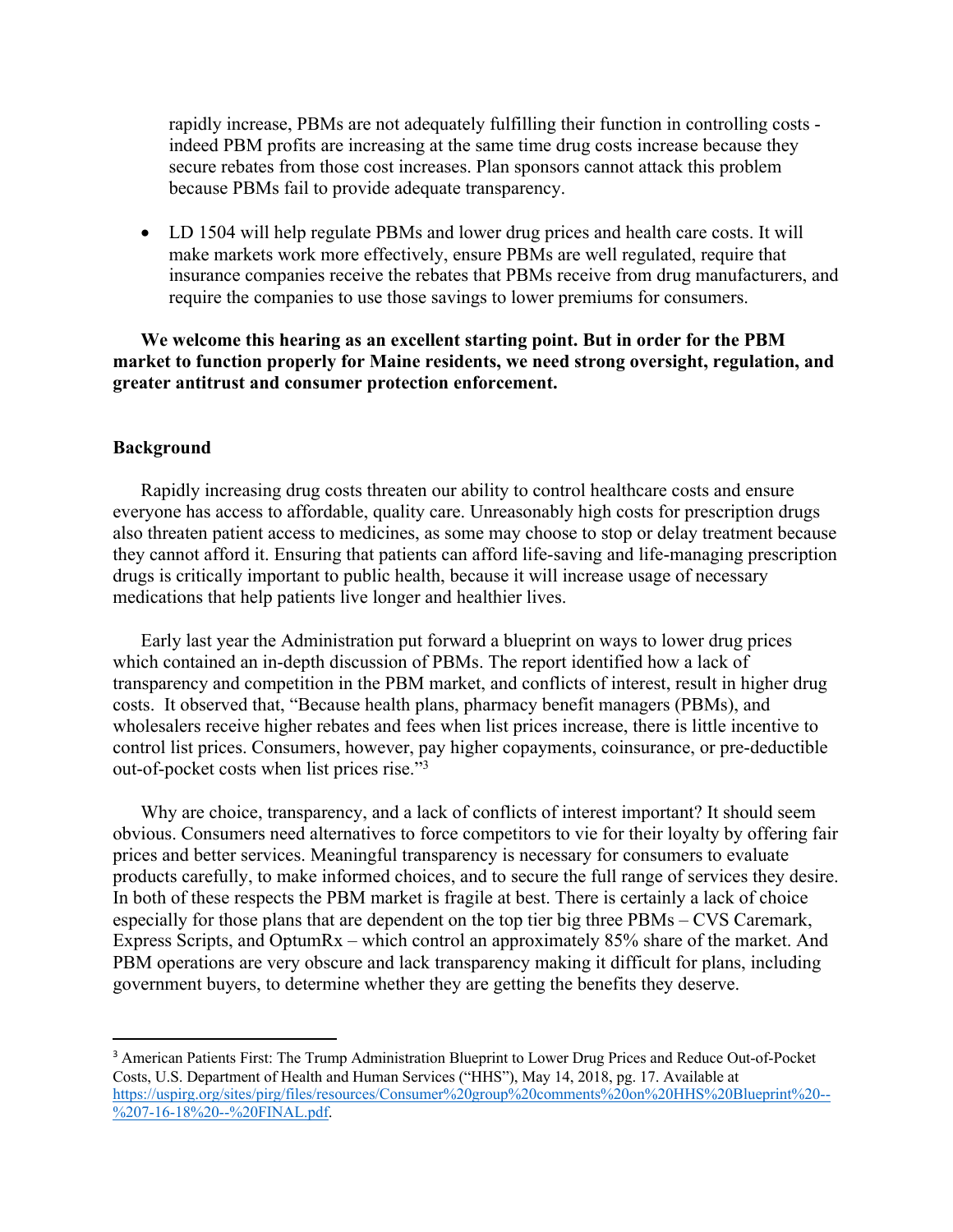These observations were supported by the White House Council of Economic Advisors (CEA) recent report on drug competition. CEA singled out PBMs as a competitively problematic market. They noted that pricing in the pharmaceutical drug market suffers from high PBM market concentration in the pharmaceutical distribution system and a lack of transparency:

- Three PBMs account for 85 percent of the market, which allows them to exercise undue market power against manufacturers and against the health plans and beneficiaries they are supposed to be representing, thus generating outsized profits for themselves (Sood et al. 2017).
- Over 20 percent of spending on prescription drugs was taken in as profit by the pharmaceutical distribution system (Sood et al. 2017).
- Policies to decrease concentration in the PBM market and other segments of the supply chain (i.e., wholesalers and pharmacies) can increase competition and further reduce the price of drugs paid by consumers (Sood et al. 2017).

The CEA concluded that this market failure "allows [PBMs] to exercise undue market power against manufacturers and against health plans and beneficiaries they are supposed to be representing, thus generating outsized profits for themselves."4 Indeed, PBMs make larger profits than any other players involved in the drug supply chain (distributors, insurers, or pharmacies).5 PBMs take advantage of a lack of transparency, misaligned incentives, and conflicts of interest. Ultimately this leads to higher drug costs.<sup>6</sup>

PBMs engage in anticompetitive, deceptive, or egregious conduct that harms consumers, health plans, and pharmacies alike. In a nutshell, both consumers and pharmacies suffer as consumers are increasingly denied a choice in their level of pharmacy service by PBMs. Vertically integrated PBMs (PBMs that own their own pharmacies such as CVS Caremark or own their own mail order of specialty pharmacies) exercise their power to restrict consumers to their own captive mail order and specialty pharmacy operations, reducing choice and quality for many. Ultimately consumers pay more and are denied the vital relationship with their community pharmacist. Consumers and their health plans also suffer when health plans are denied the benefits of the PBMs' services as an honest broker,<sup>7</sup> which drives up drug costs, and ultimately

 $\overline{a}$ 

https://www.daytondailynews.com/news/pharmacy-middlemen-made-223-from-ohio-

<sup>&</sup>lt;sup>4</sup> Reforming Biopharmaceutical Pricing at Home and Abroad," The Council of Economic Advisors, White Paper, February 2018, at https://www.whitehouse.gov/wp-content/uploads/2017/11/CEA-Rx-White-Paper-Final2.pdf. <sup>5</sup> Hidden Profits in the Prescription Drug Supply Chain, Charlie Grant, February 24, 2018, Wall Street Journal, at https://www.wsj.com/articles/hidden-profits-in-the-prescription-drug-supply-chain-1519484401. 6 *Id.*

<sup>&</sup>lt;sup>7</sup> PBMs were initially formed to be "honest brokers" intermediaries who entered into relationships with pharmacies and drug manufacturers to create networks and as intermediaries worked to keep pharmacies and manufacturers in line with their clients' interests. However, when a PBM also owns a pharmacy it has a conflict of interest and may no longer act as an honest broker. Indeed, there are many complaints that CVS Caremark uses its dual role as a PBM and a pharmacy to disadvantage rival community pharmacies. See *Pharmacy Middlemen Made \$223.7 Million From Ohio Medicaid*, Kaitlin Schroeder, June 23, 2018, Dayton Daily News, at

medicaid/JsPLtbs3wfKoBmaGbF9GrK/ See also *House and Senate Pass Legislation to Rein in Pharmacy Benefit Managers*, Benjamin Hardy, March 14, 2018, Arkansas Times, at https://www.arktimes.com/arkansas/house-andsenate-pass-legislation-to-rein-in-pharmacy-benefit-managers/Content?oid=15678012.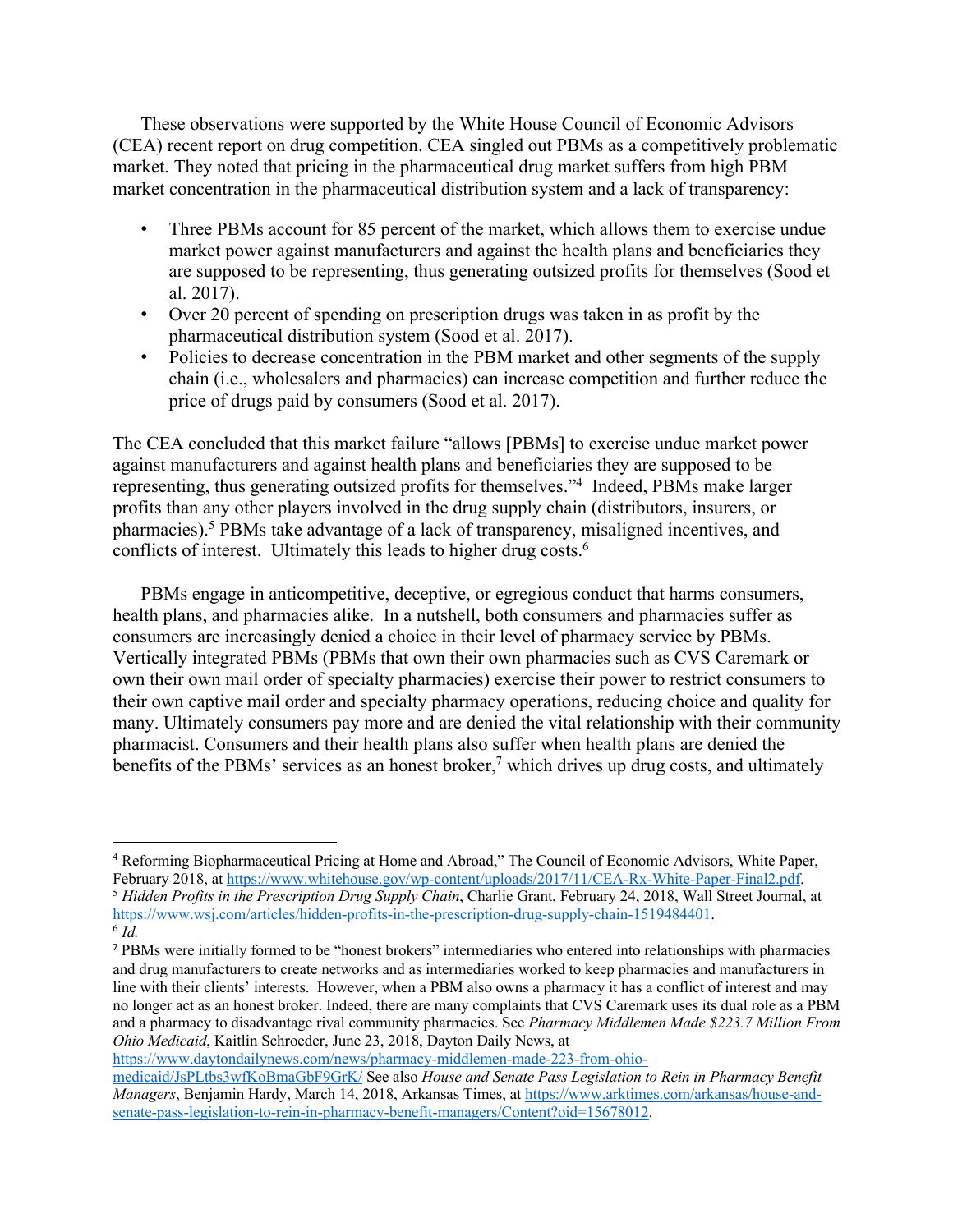leaves consumers footing the bill for higher premiums.<sup>8</sup> Making matters worse is that PBMs are one of the least regulated sectors of the healthcare system.

Consumers care deeply about rising healthcare costs including out of pocket costs for prescription drugs. The market failure in the PBM market has a profound impact on drug costs. If PBMs remain unregulated they can continue to engage in conduct that is deceptive, anticompetitive, and egregious. For this system to work effectively, PBMs must be free of conflicts of interest that arise from owning their own pharmacies and health insurers. What health plans and employers are fundamentally purchasing is the services of an honest broker to secure the lowest prices and best services from both pharmaceutical manufacturers and from pharmacies. When the PBM is owned by the entity it is supposed to bargain with or has its own mail order operations there is an inherent conflict of interest, which can lead to fraud, deception, anticompetitive conduct, and higher prices. The three major PBMs clearly face the conflict since they are vertically integrated with health insurers, mail order operations, specialty pharmacies, and in the case of CVS Caremark, the largest retail and specialty pharmacy chain and the dominant long term care pharmacy.

#### **A Broken Market Leads to Escalating Drug Costs and Rapidly Increasing PBM Profits**

PBMs entered the health care market as "honest brokers" or intermediaries between health care entities. However, over time their role evolved and PBMs are increasingly able to "play the spread" by not sharing the savings they supposedly secure from drug manufacturers. As a result PBM profits have skyrocketed over the last dozen years. Since 2003, the two largest PBMs, Express Scripts/Medco and CVS Caremark, have seen their profits increase from \$900 million to over \$6 billion annually.<sup>9</sup>

Evidence is mounting that PBMs are exploiting both government and independent pharmacies. To give just one example: last year in Ohio, CVS sued the state to prevent the release of a report that illustrated how much of a spread CVS received from Ohio's Medicaid program. The report found that Ohio paid \$223.7 million in hidden fees in a twelve month period due to spread pricing. Following the report, Ohio ordered its managed-care plans to end their spread pricing contracts for 2019.10

 <sup>8</sup> Often health plans, pharmacies, and large employers are silent about PBM misbehavior because of fears of retaliation, since they must do business with PBMs. In response to criticism during the Express Scripts/Medco merger that employers did not publicly express concern over the merger, Senator Herb Kohl stated that "it is notable that no large employer who privately expressed concerns to us wished to testify at today's hearing, often telling us they feared retaliation from the large PBMs with whom they must do business." Statement of U.S. Senator Herb Kohl on the Express Scripts/Medco merger (12.6.2011).

<sup>9</sup> "Reforming Biopharmaceutical Pricing at Home and Abroad." The Council of Economic Advisors, White Paper, February 2018.

<sup>&</sup>lt;sup>10</sup> *The Secret Drug Pricing System Middlemen Use to Rake in Millions.* Robert Langreth, David Ingold, and Jackie Gu. Bloomberg, September 11, 2018. At https://www.bloomberg.com/graphics/2018-drug-spreadpricing/?srnd=premium.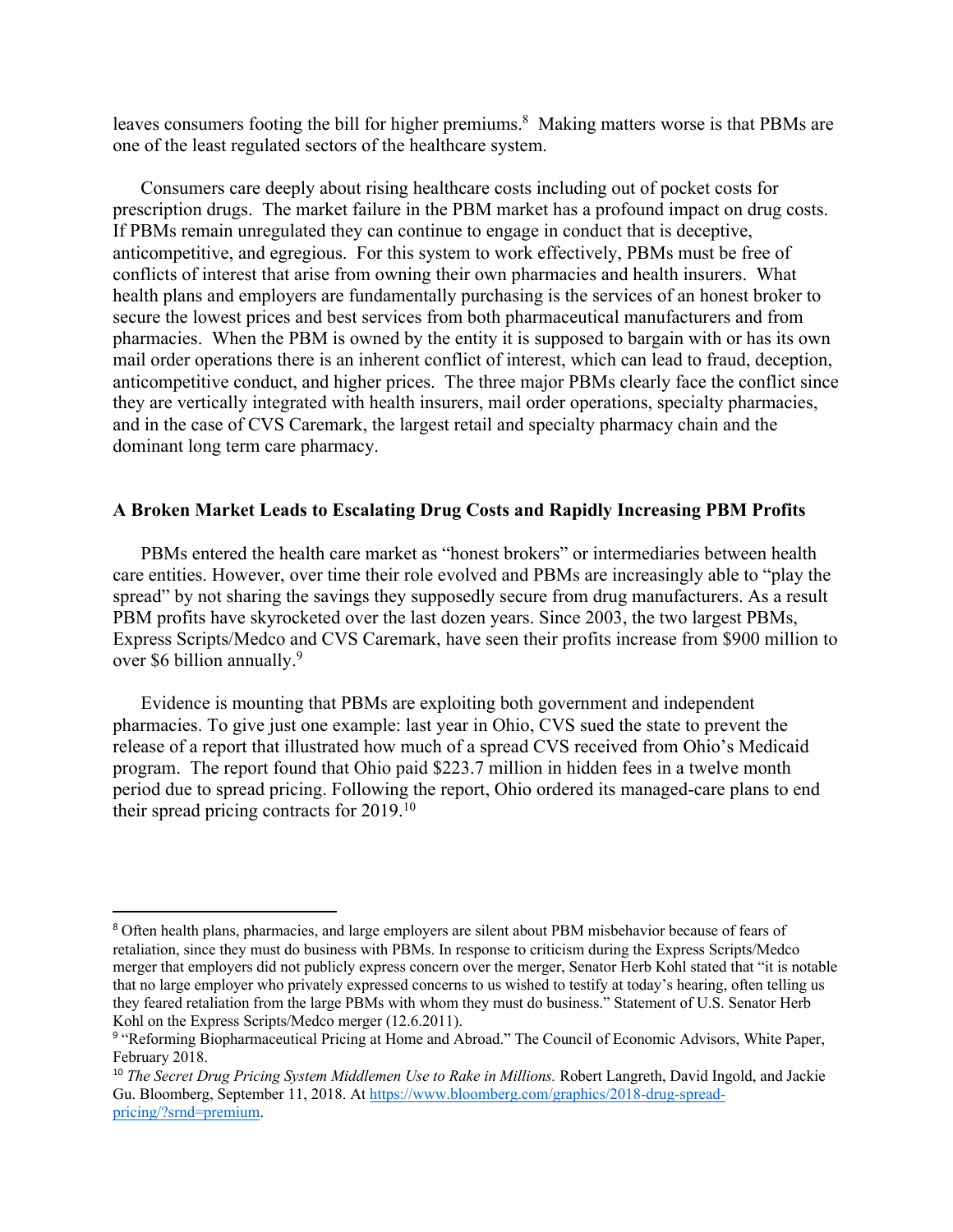#### **If the market were competitive and there was adequate transparency, we would expect profits and margins to be driven down. But as PBM concentration has increased the exact opposite has occurred. That is why regulation is so necessary.**

There is tremendous concern over rapidly increasing drug prices which harm patients, increase costs for federal and state health programs, and threaten our nation's ability to control the cost of health care. While PBMs claim they control drug costs, these claims must be carefully scrutinized. A PBM's goal is to maximize profits and that means maximizing the amount of rebates they receive. Since rebates are not disclosed this is an incredibly attractive source of revenue. PBMs can actually profit from higher drug prices, since this will lead to higher rebates.11 While PBMs tout their ability to lower drug costs, the gross profit the major PBMs reap on each prescription covered is increasing year after year. For example, Express Scripts' gross profit on an adjusted prescription increased from an average of \$4.16 in 2012 to \$6.68 in 2015 to \$7.00 in 2017. In other words the gross profits have increased by almost 75% since Express Scripts acquired its biggest rival Medco.

Would PBMs withhold their negotiating punch to secure higher rebates? We do not have to guess that this is occurring. PBMs have used similar strategies in the past. Indeed state enforcers have attacked sweetheart deals PBMs arranged with drug manufacturers to force consumers to use higher cost, less efficacious drug, in order to maximize rebates and secure kickbacks. In 2015 Express Scripts and CVS paid settlement fines to the federal government and to numerous states of over \$129 million for illegal prescription dispensing and various violations of the false claims and anti-kickback laws.12 They held back their negotiating muscle to allow prices to escalate to maximize rebates.

Facing weak transparency and oversight standards, the largest PBMs often engage in a variety of deceptive and anticompetitive conduct that ultimately harms and denies benefits to consumers. They secure rebates and kickbacks from drug manufacturers in exchange for exclusivity that may keep lower priced drugs off the market. PBMs may switch patients from prescribed drugs to an often more expensive drug to take advantage of rebates that the PBM receives from drug manufacturers. In short, PBMs derive enormous profits at the expense of the health care system from the ability to "play the spread" between pharmaceutical manufacturers, pharmacies, and health care plans.

This "spread pricing" leads to higher costs for plan sponsors and consumers. PBMs earn enormous profits by negotiating rebates and discounts with drug manufacturers in exchange for promoting certain drugs on their preferred formulary or engaging in drug substitution programs. PBMs also negotiate contracts with pharmacies to determine how much the pharmacists will be paid for dispensing medication and providing services. By paying a lower reimbursement rate to pharmacies, but failing to adequately disclose reimbursement rates and manufacturer rebates,

<sup>&</sup>lt;sup>11</sup> David Balto, "How PBMs Make the Drug Price Problem Worse." The Hill (August 31, 2016), available at https://thehill.com/blogs/pundits-blog/healthcare/294025-how-pbms-make-the-drug-price-problem-worse.

<sup>&</sup>lt;sup>12</sup> See Testimony of David A. Balto, "The State of Competition in the Pharmacy Benefits Manager and Pharmacy Marketplaces," before the House Judiciary Subcommittee on Regulatory Reform, Commercial and Antitrust Law, Appx. A (Nov. 17, 2015), at https://docs.house.gov/meetings/JU/JU05/20151117/104193/HHRG-114-JU05-Wstate-BaltoD-20151117.pdf.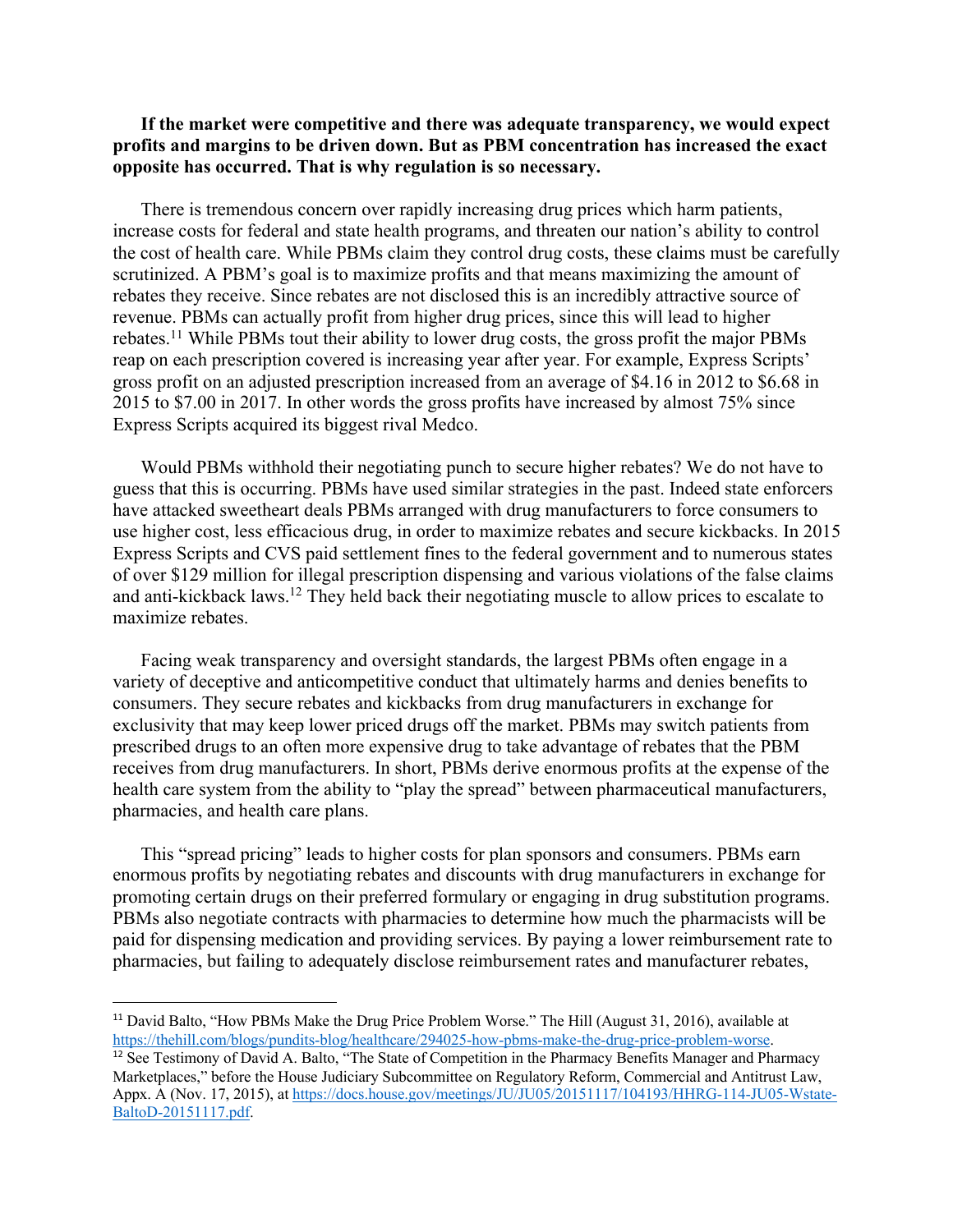PBMs can generate more revenue. This behavior results in higher costs for consumers, health plans, employers, and other plan sponsors.

These rebates have more than doubled to \$153 million in the last five years.<sup>13</sup> How much of these rebates and other discounts were actually passed on to consumers? PBMs claim that the vast majority are passed on, but they refuse to disclose in-depth information on the rebates, and what we do know is that consumers' out-of-pocket costs are going up. Ensuring that rebates actually benefit consumers would dismantle the incentive structure that has perversely encouraged PBMs to negotiate for higher list prices and to choose medications that are more expensive for consumers.

As Health and Human Services Secretary Alex Azar has highlighted, the PBM rebate system exacerbates the conflicts of interest, which leads to inflating the list prices of prescription drugs, ultimately making consumers pay more. In an interview, Secretary Azar spoke about how "we have to fundamentally examine and re-examine the role of pharmacy benefit managers."<sup>14</sup> As the state auditor's office notes, prescription drugs make up 20 to 30% of Montana's insurance costs and are the fastest growing cost in insurance plans.

#### **Proposed Legislation LD 1504 Represents a Sound Approach to Regulating PBMs**

LD 1504 would regulate health insurers' administration of pharmacy benefits for consumers, indirectly combat PBM abuses, ensure that drug manufacturer rebates received by PBMs get passed on to health insurers with the goal of lowering premiums to consumers, and provide for good enforcement mechanisms.

To begin with, LD 1504 requires PBMs to obtain a license from the Superintendent beginning on January  $1<sup>st</sup>$ , 2020, and that this license must be renewed every three years. The Superintendent may suspend or revoke the license if the PBM engages in fraudulent activity or fails to comply with requirements, or if the Superintendent receives consumer complaints. This is the most basic regulation of PBMs, but it is vital that PBMs be clearly subject to authority and robust oversight.

The bill then states that insurance companies will henceforth be responsible for monitoring all activities carried out by PBMs that they contract with, and that they cannot enter into contracts with PBMs that prohibit pharmacies from letting consumers know if it is cheaper to pay for prescription drugs without insurance than by using their insurance. It also prohibits insurance companies and PBMs from requiring consumers to pay for more for a covered prescription drug than the applicable copayments for the drug, or the amount from the pharmacy will be reimbursed by the PBM or insurance company. These provisions ensure that insurance companies will hold PBMs accountable, and they will benefit consumers by combating price gouging and help lower costs.

 <sup>13</sup> *The Gross to Net Bubble Topped \$150 Billion in 2017.* Adam Fein, Drug Channels, April 24, 2018, at https://www.drugchannels.net/2018/04/the-gross-to-net-rebate-bubble-topped.html.

<sup>&</sup>lt;sup>14</sup> Secretary Alex Azar Interview on CNBC's Squawk Box, May 11, 2018 at https://www.cnbc.com/2018/05/11/azar-says-everybody-is-wetting-their-beak-on-high-drug-list-prices.html.